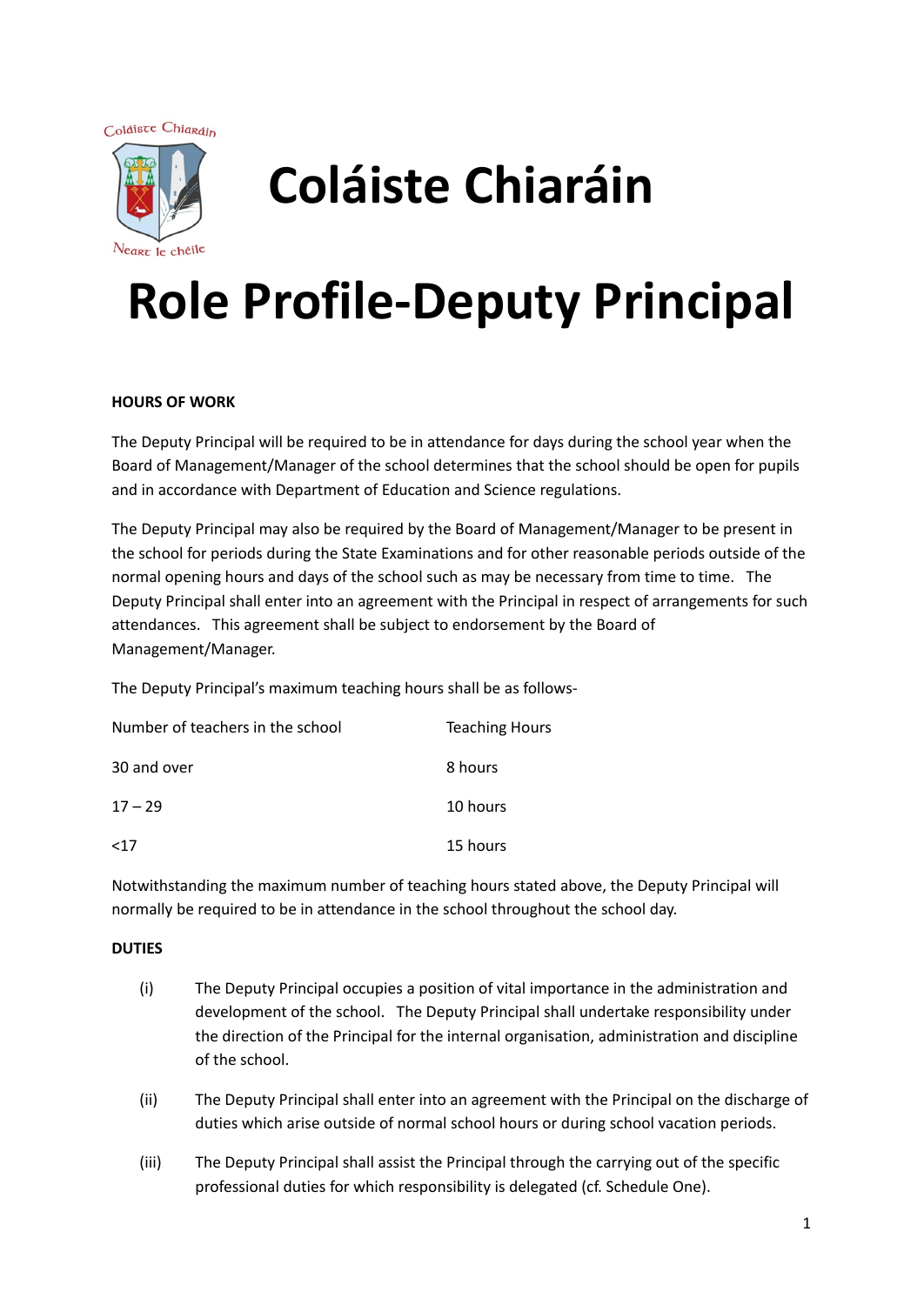- (iv) The Deputy Principal shall also enter into an agreement with the Principal to undertake other specific administrative duties from time to time, and commensurate with the responsibilities of the position.
- (v) The Deputy Principal shall act as Principal when the Principal is absent, assuming the responsibilities and authority of the Principal's role in accordance with the provisions of the \*Articles of Management. In schools not governed by the \*Articles of Management existing practices in relation to this arrangement will continue to apply. Such practices must be in accord with the principles enshrined in the Articles of Management. The Deputy Principal shall not, however, have automatic right of succession to the post of Principal or Acting Principal. *[Note: In light of this provision, Boards of Management are advised to consult the JMB Sample Role Profile for the Position of Principal]*
- (vi) The Deputy Principal shall be consulted by the Principal about the implementation of policy in the school and shall assist the Principal with the day-to-day running of the school.
- (vii) The Deputy Principal shall be kept informed, as appropriate, by the Principal about the decisions of the Board of Management/Manager. In schools which have a Board of Management established under the \*Articles of Management, the Deputy Principal shall be kept informed about the decisions of the Board in accordance with the terms of the \*Articles of Management.

### **REVIEW**

- (i) The duties of the Deputy Principal will be reviewed periodically by the Principal and Deputy Principal or a review will be undertaken at the request of either party. Such a review will take account of the workload and responsibilities of the post, the changing needs of the school and the level of performance of the duties.
- (ii) In the event of a dispute arising between the Principal and Deputy Principal about any aspect of the duties of the post of Deputy Principal and, if the matter cannot be resolved through discussions between the parties, the matter will be referred to the Board of Management/Manager for resolution. As an alternative, the Deputy Principal may process any grievance concerning the level of duties or the implementation of the duties and responsibilities attached to the post of Deputy Principal through a Grievance Procedure where such has been agreed.

\*The Articles of Management for Catholic Secondary Schools are based on an agreement between the Association of Secondary Teachers, Ireland, and the Association of Management of Catholic Secondary Schools and govern the establishment and operation of boards of management in AMCSS affiliated schools.

#### **SCHEDULE ONE**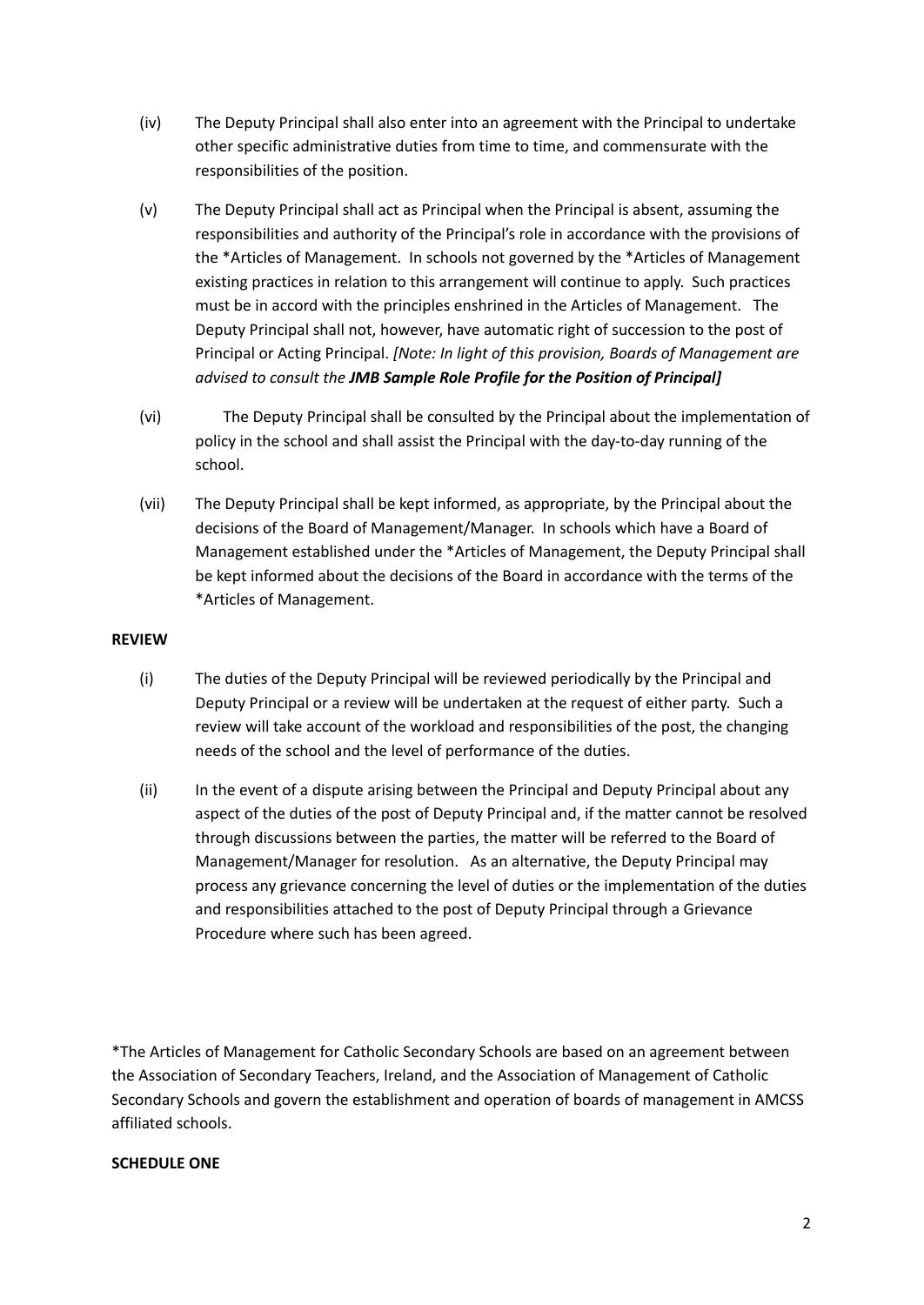## **OUTLINE OF SPECIFIC PROFESSIONAL DUTIES, RESPONSIBILITY FOR WHICH MAY BE DELEGATED, IN WHOLE OR IN PART, TO DEPUTY PRINCIPALS**

- Developing the education aims and objectives of the school and devising strategies to achieve them.
- Developing the school curriculum and assessment policies.
- Preparing the school plan for approval by the Board of Management
- Promoting an appropriate curriculum and methods of instruction which recognises the diverse aptitudes and needs of students.
- Promoting ongoing staff development and inservice.
- Developing effective communication systems with pupils, staff, parents and the wider community.
- Advising the Board of Management on staff requirements.
- Advising the Board of Management as to a probationary teacher's suitability for appointment to a permanent post.
- Monitoring and evaluating the professional performance of the school.
- Dealing with disciplinary problems both for teaching and non-teaching staff.
- Liaising with the school union representative on matters relating to the school.
- Conducting the ordinary activities of correspondence, making reports and returns of information as required by the Department of Education and Science and the Board of Management and ensuring that arrangements are made for dealing with such administrative matters during vacation periods.
- Student discipline in the school.
- Ensuring that parents are informed regularly of the progress of their children at the school.

#### **This list is not exhaustive**.

**Core Competencies required to successfully carry out the above duties**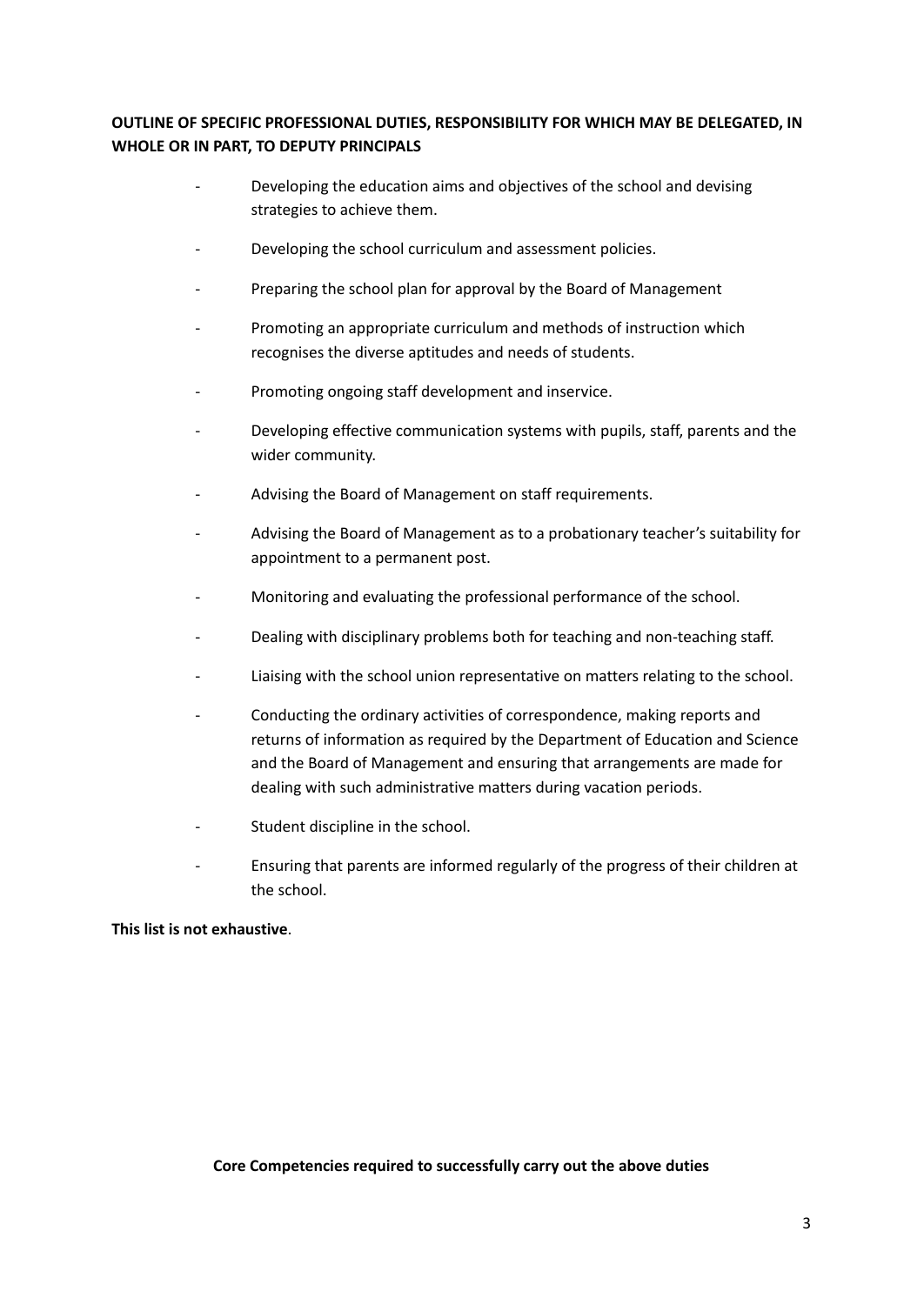A review of the JMB framework of competencies for Principal and for Deputy Principals was commenced in November 2018 in the light of feedback from members of selection committees, Principals, Chairpersons of Boards of Management, Trustees representatives and the Department of Education & Skills.

During this review it was decided to redefine four of the six competencies to more explicitly include the four domains identified in the Department of Education and Skills published document, *LOOKING AT OUR SCHOOL 2016: A Quality Framework for Post-Primary Schools (LAOS).* This document identified two key areas or dimensions of the work of a school, namely, Teaching and Learning, and Leadership and Management. Within the dimension Leadership and Management, which is the dimension most relevant to the recruitment of Principals and Deputy Principals, four domains are identified:

> Domain 1: Leading Learning and Teaching Domain 2: Managing the Organisation Domain 3: Leading School Development Domain 4: Developing Leadership Capacity

The document goes on to identify *standards* under each domain, each with a set of *statements of effective practice* and *statements of highly effective practice.*

The JMB review group drew on three strands: the previous collaborative work with Principals, Deputy Principals, Chairpersons of Boards of Management and representatives of Trustees that identified the original framework; the aforementioned feedback from selection committees; and, the DES publication *LOOKING AT OUR SCHOOL 2016: A Quality Framework for Post-Primary Schools (LAOS).*

The review group identified the following key competencies, which include the domains from LAOS, as being essential for the effective performance of the role and function of a Principal and Deputy Principal in a faith school:

- A. **Leadership in a Faith School**
- B. **Promotion of a Holistic Development Culture including Leading Learning and Teaching**
- C. **Interpersonal Relationships including Developing Leadership Capacity**
- D. **Management & Administration including Managing the Organisation**
- E. **Strategic Management including Leading School Development**
- F. **Self-awareness & Self-management Skills**

While there is not congruence between the six competency areas and the four DES identified domains, all of the domains and their respective standards are included in the revised competency framework.

Each of these competencies is defined in a school context below. Sample Behaviour Indicators are also included.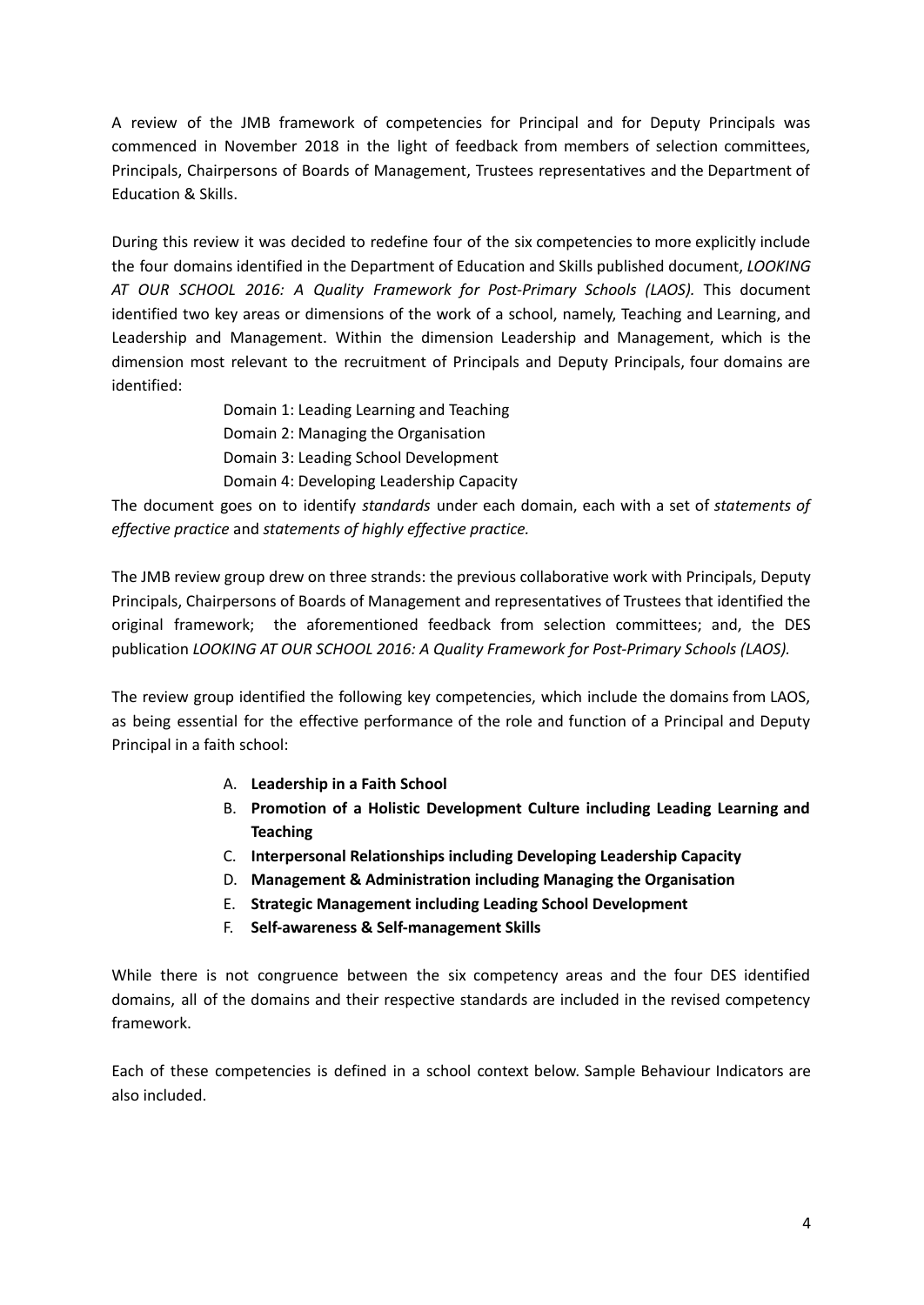# **A. Leadership in a Faith School**

Definition: The Deputy Principal promotes the building of a school community in its religious tradition and in accordance with the values of the school's mission statement and expressed philosophy. As a significant occupational requirement of Deputy Principalship the successful candidate will be called upon to understand, protect and promote the stated characteristic spirit of the school. He/she will be committed to the demands implied in such protection and promotion. He/she will operate in accordance with the quality of action, function and presence laid down by the Board of Management on behalf of the Trustees, as necessary for the carrying out of this role.

This competency will include the ability to articulate clear objectives for faith development in the school, placing faith development appropriately within the whole school planning and review process.

Included within this competency is the expectation that the successful candidate would:

- Be a reflective practitioner in regard to faith development and show commitment to the integration and transmission of Gospel values through the curriculum;
- Demonstrate the capacity to be a motivational leader of staff in relation to characteristic spirit and to commit to reflective practice, the ongoing professional development of staff and the leadership role of others in this regard.
- Demonstrate an ability to foster a commitment to inclusion, equality of opportunity and the holistic development of each student. (Domain 1)
- Contribute to the shaping and implementation of a vision, based on high expectations, for the all-round development, including appropriate academic success, for each student who is seen as a unique child of God.
- Demonstrate an ability to clearly communicate the guiding vision for the school to all key partners and lead its realisation. (Domain 3)
- Demonstrate a resolve that is tempered with moderation, flexibility and compassion around the issues and conflicts that faith gives rise to in an increasingly diverse and secular society.
- 

# **B: Promotion of a Holistic Development Culture including Leading Learning and Teaching**

Definition: The Deputy Principal assists the Principal in creating and promoting a culture of improvement, collaboration, innovation and creativity in learning, teaching, and assessment, managing the planning and implementation of the school curriculum. He/she fosters a commitment to inclusion, equality of opportunity and the holistic development of each student through the formal Curriculum together with Co-Curricular and Extra Curricular subjects and activities, all of which are informed by and contribute to the school's characteristic spirit. He/she fosters teacher professional development that enriches teachers' and students' learning, promoting the achievement of high educational outcomes.

Included within this competency is the expectation that the successful candidate would:

- Promote and support a culture of continuous professional development for staff in a range of areas to support high-quality teaching and/or to address the identified needs of the school (Domain 1)
- Promote a culture of improvement, collaboration, innovation and creativity in learning, teaching and assessment (Domain 1)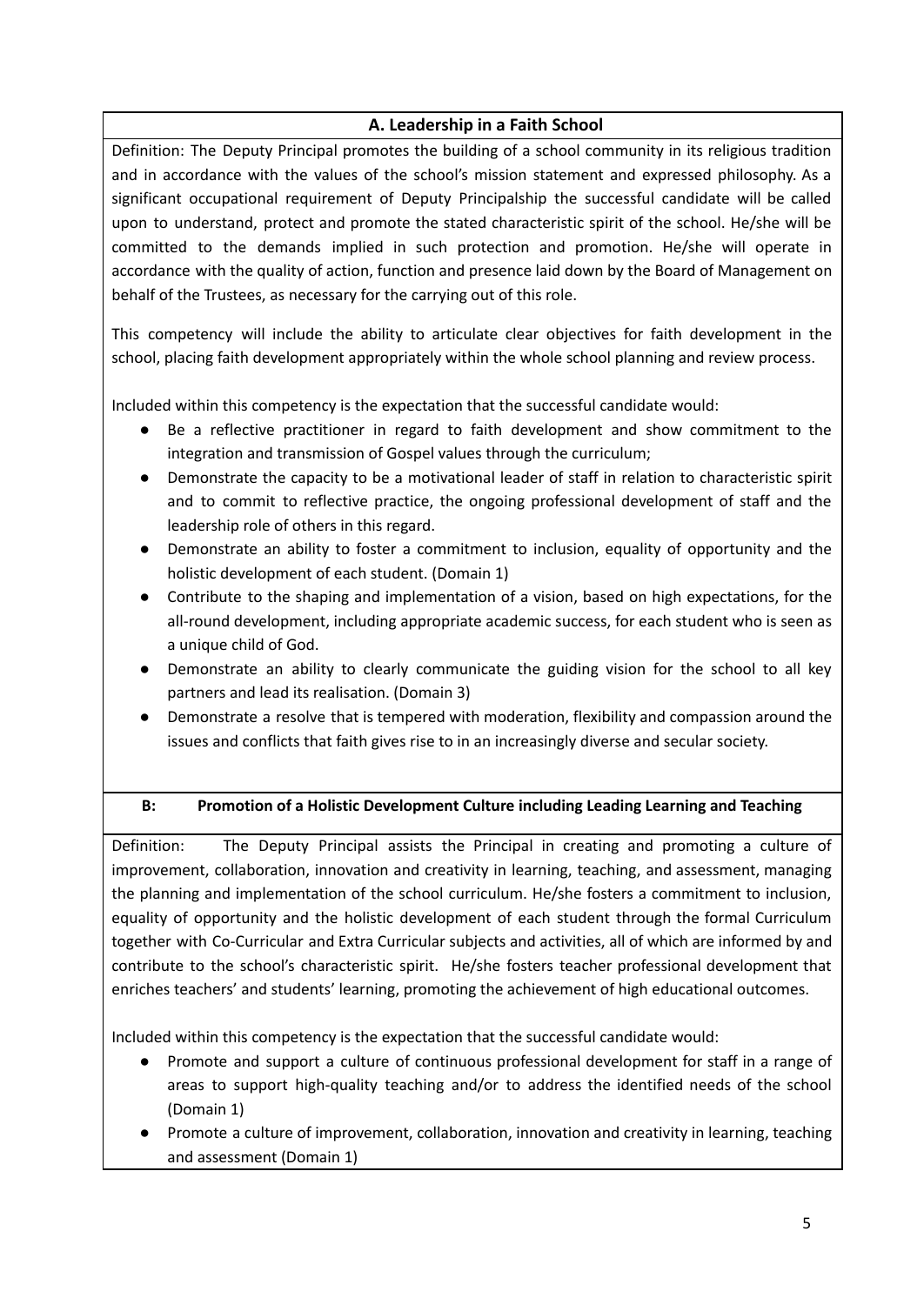- Show commitment to on-going evidence-based school self-evaluation for the achievement of high educational standards and demonstrate capacity in implementing strategic improvement planning in teaching and learning
- Establish and support the development of 'staff teams' in all areas of school life in support of the achievement of the school's aims and objectives, empowering staff to take on and carry out leadership roles (Domain 4)
- Be personally familiar with what is required to improve the quality of learning and teaching
- Promote and facilitate the development of student voice, student participation and student leadership (Domain 4)

# **C. Interpersonal Relationships including Developing Leadership Capacity**

Definition: The Deputy Principal critiques his/her practice as leader and develops his/her understanding of effective and sustainable leadership. He/she collaboratively builds and maintains professional and respectful relationships with the Principal, staff, students, parents and other support agencies, including building professional networks with other school leaders. In consultation with the Principal, the Deputy Principal establishes, builds and leads staff teams in all areas of school life. He/she promotes and facilitates the development of student voice, student participation, and student leadership. The Deputy Principal uses appropriate communication skills to empower staff to take on and carry out leadership roles. He/She appropriately anticipates, addresses and manages the conflictual challenges that inevitably accompany this role. The Deputy Principal also encourages and fosters the building of leadership capacity among staff in all areas of school life that support the achievement of the school's mission and vision as articulated by the Board of Management.

Included within this competency is the expectation that the successful candidate would:

- Demonstrate an active involvement in professional networks with other school leaders and demonstrate a willingness to contribute to and learn from such networks. (Domain 4)
- Build and maintain relationships with parents, with other schools, and the wider community (Domain 3)
- Set up teams and empower staff to take on and carry out leadership roles, thus building leadership capacity within the school
- Develop and implement a system to promote professional responsibility and accountability (Domain 2)
- Have the ability to manage challenging and complex situations in a manner that demonstrates equity, fairness and justice (Domain 2)
- Promote a clear understanding of change processes and manages this change in a collaborative, flexible and sensitive manner.
	-

# **D: Management & Administration including Managing the Organisation**

Definition: With the Principal, the Deputy Principal manages the school's human, physical and financial resources so as to create and maintain a learning organisation, managing challenging and complex situations in a manner that demonstrates equity, fairness and justice. In consultation with the Principal, the Deputy Principal leads the school in on-going evaluation of the school's activities and relationships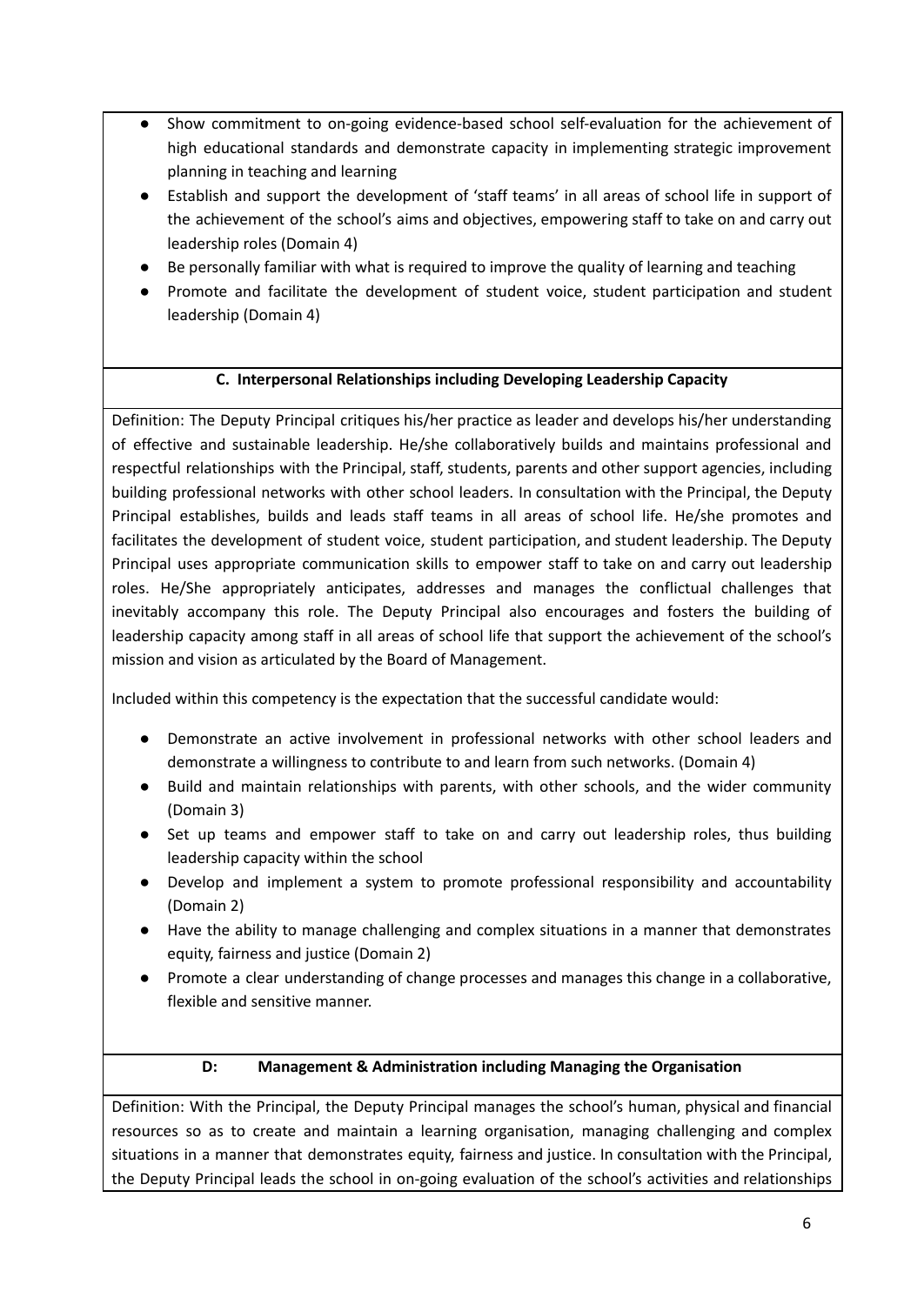in the light of its goals as established by the Board of Management and as identified as part of School Self-Evaluation (SSE). He/she uses a range of relevant planning and organisational techniques and systems to set, with the Principal, priorities, goals and timetables that ensure effective use of time and resources. He/she establishes an orderly, secure and healthy learning environment, and maintains it through effective communication. He/she develops and implements a system to promote professional responsibility and accountability.

Included within this competency is the expectation that the successful candidate would:

- Display the capacity and or/experience to manage the design, planning and implementation of the school curriculum (programmes, subjects and activities) which support the achievement of the school's goals and objectives, in line with DES requirements and arising out of School Self Evaluation (Domain 1)
- Demonstrate an understanding of the relevant systems and policies to foster a safe place of learning and teaching for the whole school community e.g. Health & Safety; Child Protection; Pastoral Care; Code of Behaviour etc. These systems and policies will be reflective of the Characteristic Spirit of the school and will be in keeping with legislation (cf. Domain 2)
- Demonstrate evidence of engagement with the whole school community in the development and review of school policies as appropriate
- Provide evidence of managing school's human, physical and financial resources in an effective and efficient manner to create and maintain a learning environment. (Domain 2)

### **E. Strategic Management including Leading School Development**

Definition: The Deputy Principal demonstrates the ability to manage, lead and mediate change to respond to the evolving needs of the school and to changes in education including the legislative framework in which schools operate. This involves working with all stakeholders to communicate the characteristic spirit and guiding vision for the school and lead its realisation. The Deputy Principal assists the Principal in leading the school's engagement in a continuous process of self-evaluation and strategic planning. He/she builds and maintains relationships with parents, with other schools, and with the wider community.

Included within this competency is the expectation that the successful candidate would:

- Lead the school's engagement in a continuous process of self-evaluation (Domain 3)
- Have an understanding of the detail of relevant legislation
- Manage, lead and mediate change to respond to the evolving needs of the school and to changes in education (Domain 3)
- Understand the long term needs of the school and demonstrate a vision for working towards meeting those needs.
- Demonstrate a willingness and capacity to develop strategies for the future and think through the consequences of actions taken.
- Have the ability to reflect on and analyse how the school might best serve the educational needs of the local community